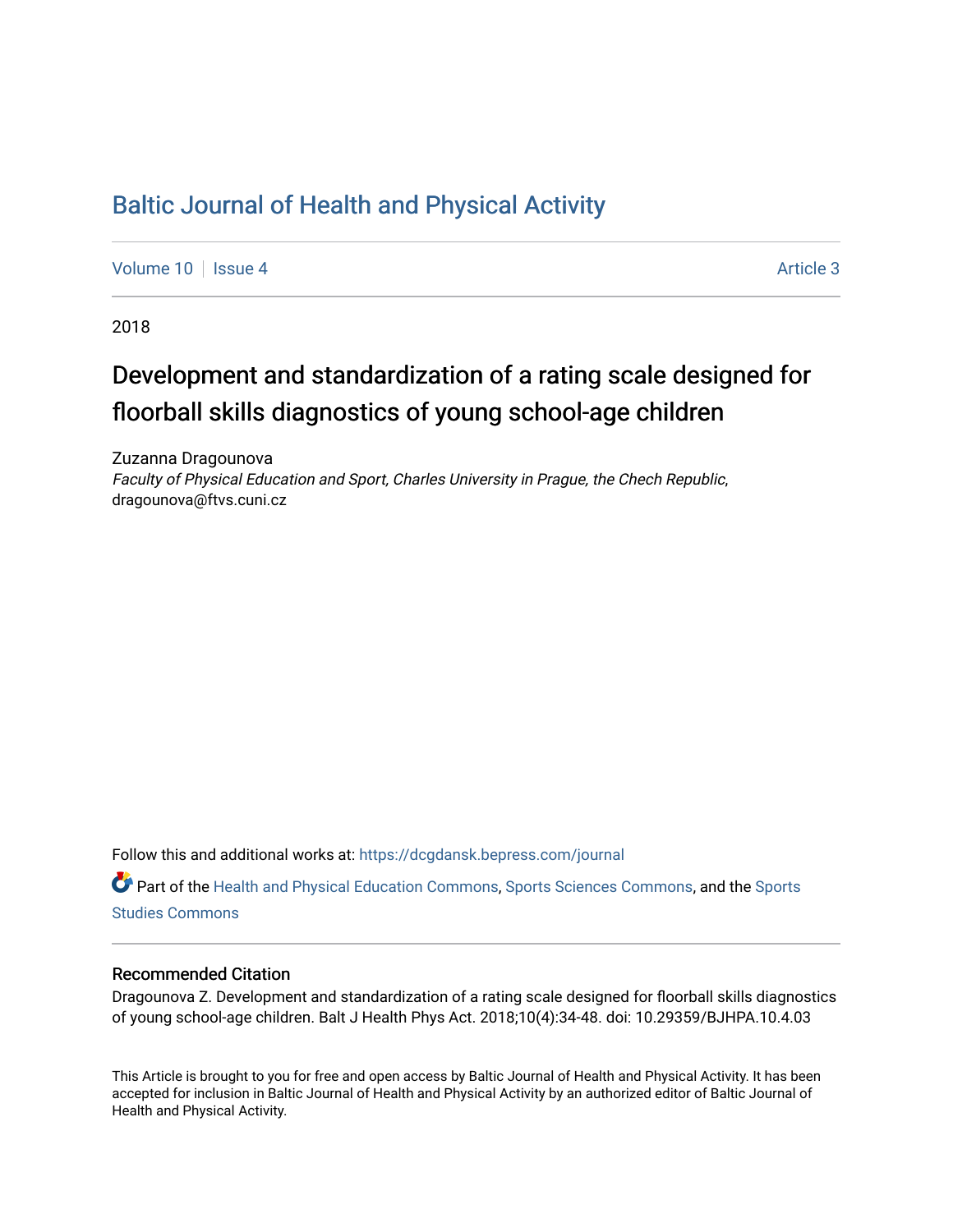# **Development and standardization of a rating scale designed for floorball skills diagnostics of young school-age children**

#### **Zuzanna Dragounova**

Faculty of Physical Education and Sport, Charles University in Prague, the Chech Republic

| abstract                     |                                                                                                                                                                                                                                                                                                                                                                                                                                                                                                                                                                                                                                                                                                                                                                                                                                                                                  |
|------------------------------|----------------------------------------------------------------------------------------------------------------------------------------------------------------------------------------------------------------------------------------------------------------------------------------------------------------------------------------------------------------------------------------------------------------------------------------------------------------------------------------------------------------------------------------------------------------------------------------------------------------------------------------------------------------------------------------------------------------------------------------------------------------------------------------------------------------------------------------------------------------------------------|
| <b>Background:</b>           | The purpose of the study is to develop a standardized diagnostic tool designed to predict the level of<br>the tested floorball skills in young school-age children that is necessary for future game performance.                                                                                                                                                                                                                                                                                                                                                                                                                                                                                                                                                                                                                                                                |
| <b>Material and methods:</b> | For the construction of the Guttman-type scale, the Rasch model was applied. The methodology<br>employed the procedures for standardization by Stochl & Musalek, fit functions to determine the fit of<br>the data model, KR-20 coefficient for the reliability calculation, Fleiss' kappa coefficient to determine<br>the inter-rater agreement, and PCA of residuals to determine the unidimensionality.                                                                                                                                                                                                                                                                                                                                                                                                                                                                       |
| <b>Results:</b>              | Only 9 items out of a total of 30 were selected and retained in the developed rating scale. However,<br>the items covered the continuity of the diagnosed feature very well, and the standardization procedure<br>has been successful - the Rasch model fit the data, three criteria of unidimensionality were met, the<br>reliability value of the rating scale was 0.81 and the inter-rater agreement reached 98.5%.                                                                                                                                                                                                                                                                                                                                                                                                                                                           |
| Conclusions:                 | The developed rating scale includes 9 items suited to assess ball handling, ball controlling and passing<br>techniques. Unfortunately, items containing shooting were not selected; they were too difficult and<br>misfit the Rasch model.                                                                                                                                                                                                                                                                                                                                                                                                                                                                                                                                                                                                                                       |
|                              | Key words: floorball, Guttman scale, Rasch model.                                                                                                                                                                                                                                                                                                                                                                                                                                                                                                                                                                                                                                                                                                                                                                                                                                |
| article details              |                                                                                                                                                                                                                                                                                                                                                                                                                                                                                                                                                                                                                                                                                                                                                                                                                                                                                  |
|                              | Article statistics: Word count: 5,709; Tables: 11; Figures: 2; References: 42                                                                                                                                                                                                                                                                                                                                                                                                                                                                                                                                                                                                                                                                                                                                                                                                    |
|                              | Received: May 2018; Accepted: October 2018; Published: December 2018                                                                                                                                                                                                                                                                                                                                                                                                                                                                                                                                                                                                                                                                                                                                                                                                             |
|                              | Full-text PDF: http://www.balticsportscience.com                                                                                                                                                                                                                                                                                                                                                                                                                                                                                                                                                                                                                                                                                                                                                                                                                                 |
|                              | <b>Copyright</b> © Gdansk University of Physical Education and Sport, Poland                                                                                                                                                                                                                                                                                                                                                                                                                                                                                                                                                                                                                                                                                                                                                                                                     |
|                              | <b>Indexation:</b> Celdes, Clarivate Analytics Emerging Sources Citation Index (ESCI), CNKI Scholar (China National Knowledge<br>Infrastructure), CNPIEC, De Gruyter - IBR (International Bibliography of Reviews of Scholarly Literature in<br>the Humanities and Social Sciences), De Gruyter - IBZ (International Bibliography of Periodical Literature in<br>the Humanities and Social Sciences), DOAJ, EBSCO - Central & Eastern European Academic Source, EBSCO -<br>SPORTDiscus, EBSCO Discovery Service, Google Scholar, Index Copernicus, J-Gate, Naviga (Softweco, Primo<br>Central (ExLibris), ProQuest - Family Health, ProQuest - Health & Medical Complete, ProQuest - Illustrata: Health<br>Sciences, ProQuest - Nursing & Allied Health Source, Summon (Serials Solutions/ProQuest, TDOne (TDNet),<br>Ulrich's Periodicals Directory/ulrichsweb, WorldCat (OCLC) |
| <b>Funding:</b>              | This research received no specific grant from any funding agency in the public, commercial, or not-for-profit<br>sectors.                                                                                                                                                                                                                                                                                                                                                                                                                                                                                                                                                                                                                                                                                                                                                        |
|                              | <b>Conflict of interests:</b> Author has declared that no competing interest exists.                                                                                                                                                                                                                                                                                                                                                                                                                                                                                                                                                                                                                                                                                                                                                                                             |
| <b>Corresponding author:</b> | Corresponding author: Zuzanna Dragounova, Universita Karlova Fakulta telesne vychovy a sportu Ringgold standard<br>institution, José Martího 269/31 Prague 6, Praha 162 52; Czech Republic; phone no.: +420 220 172 003; e-mail:<br>dragounova@ftvs.cuni.cz.                                                                                                                                                                                                                                                                                                                                                                                                                                                                                                                                                                                                                     |
| <b>Open Access License:</b>  | This is an open access article distributed under the terms of the Creative Commons Attribution-Non-commercial<br>4.0 International (http://creativecommons.org/licenses/by-nc/4.0/), which permits use, distribution, and<br>reproduction in any medium, provided the original work is properly cited, the use is non-commercial and is<br>otherwise in compliance with the license.                                                                                                                                                                                                                                                                                                                                                                                                                                                                                             |

**Authors' Contribution: A** Study Design **B** Data Collection **C** Statistical Analysis

- **D** Data Interpretation **E** Manuscript Preparation
- **F** Literature Search
- **G** Funds Collection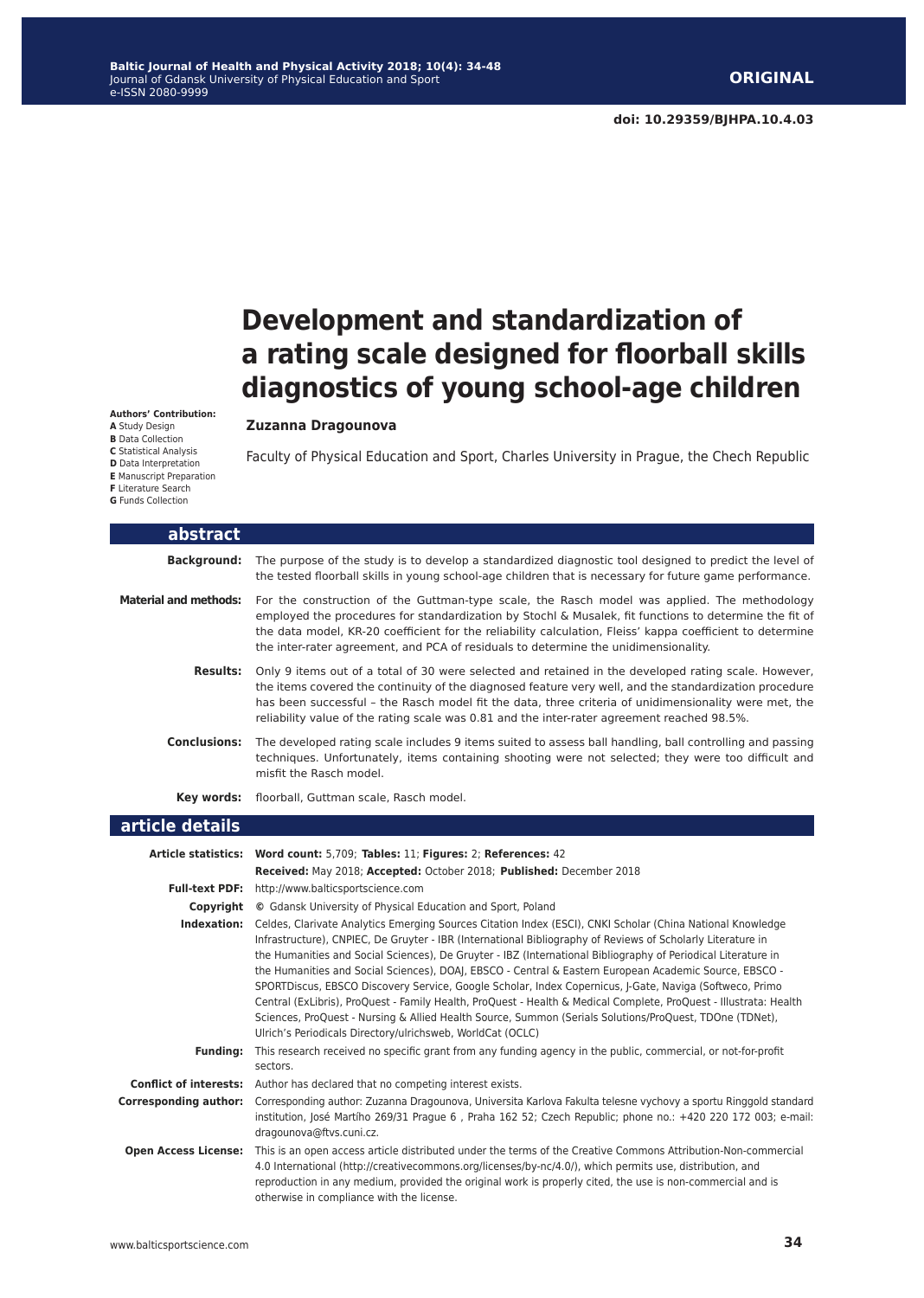# **introduction**

Many sports specialists try to use different diagnostic tools to control the training process, but in the vast majority, these are just experience-based approaches. The same situation is currently in floorball. In floorball, due to its short history, there are not fully standardized diagnostic tools (tests, scales) for children that would allow the coaches to objectively assess the level of acquired floorball skills.

Young school age can be divided into two periods: childhood and prepubescence. The first period is characterized by a lower level of the quality of movement; child's movements lack economy, and every action is done with a number of additional moves. Later, the prepubescent period can be described as a stage with a good quality of movement and, therefore, as a favorable period for motor development and new skills acquirement [1]. We chose to create a floorball skill diagnostic tool for a young school-age category because of the unequal level of motor development that requires different demands on the content and difficulty of tests and assessment scales.

Floorball players' aim is to score more goals than the opponent, that is, to control the ball at a level to be conveyed to the opponent's goal. Manipulating the ball, in spite of the opponent's defense, and placing the ball into the goalkeeper's goal is almost impossible without the corresponding technical skills [2−5]. Technique means an effective way of dealing with a movement action that is in line with an individual's abilities, biomechanical patterns of movement, and is based on neurophysiological mechanisms of motion control [6]. During floorball game, as players are confronted with a changing environment, cognitive and perceptual skills are important determinants of technical skill performance and playing ability. There are a number of ways, from simple to complex tests (mental concentration, perceptual, anticipation and psychomotor tests) in which these aspects of team game are monitored [7−11]. There are also several tests and scales intended to assess the technique of different sports specialties described in the literature [12−19], using various diagnostic tools including scaling techniques.

The aim of our work is to design a standardized diagnostic tool for the young school-age category that will testify to the level of acquired floorball skills (controlling the ball with the floorball stick) that is necessary for future game performance with the Guttman-type scale designed through Rasch's analysis [20−23].

## **material and methods**

## **participants**

The research sample was composed of 212 floorball players (197 boys and 15 girls) from the Central Bohemia Region, divided into three different age categories (Table 1). The pilot sample included 25 players of younger school age, and 29 players of the research sample were evaluated by four raters to establish inter-rater agreement. The raters were experienced youth floorball trainers from the Central Bohemia Region with 15, 9, 6 and 3 years of training experience. The trainers with varying lengths of training experience were selected due to the possible future use of the scale by both beginner and experienced trainers. The research sample included players with unequal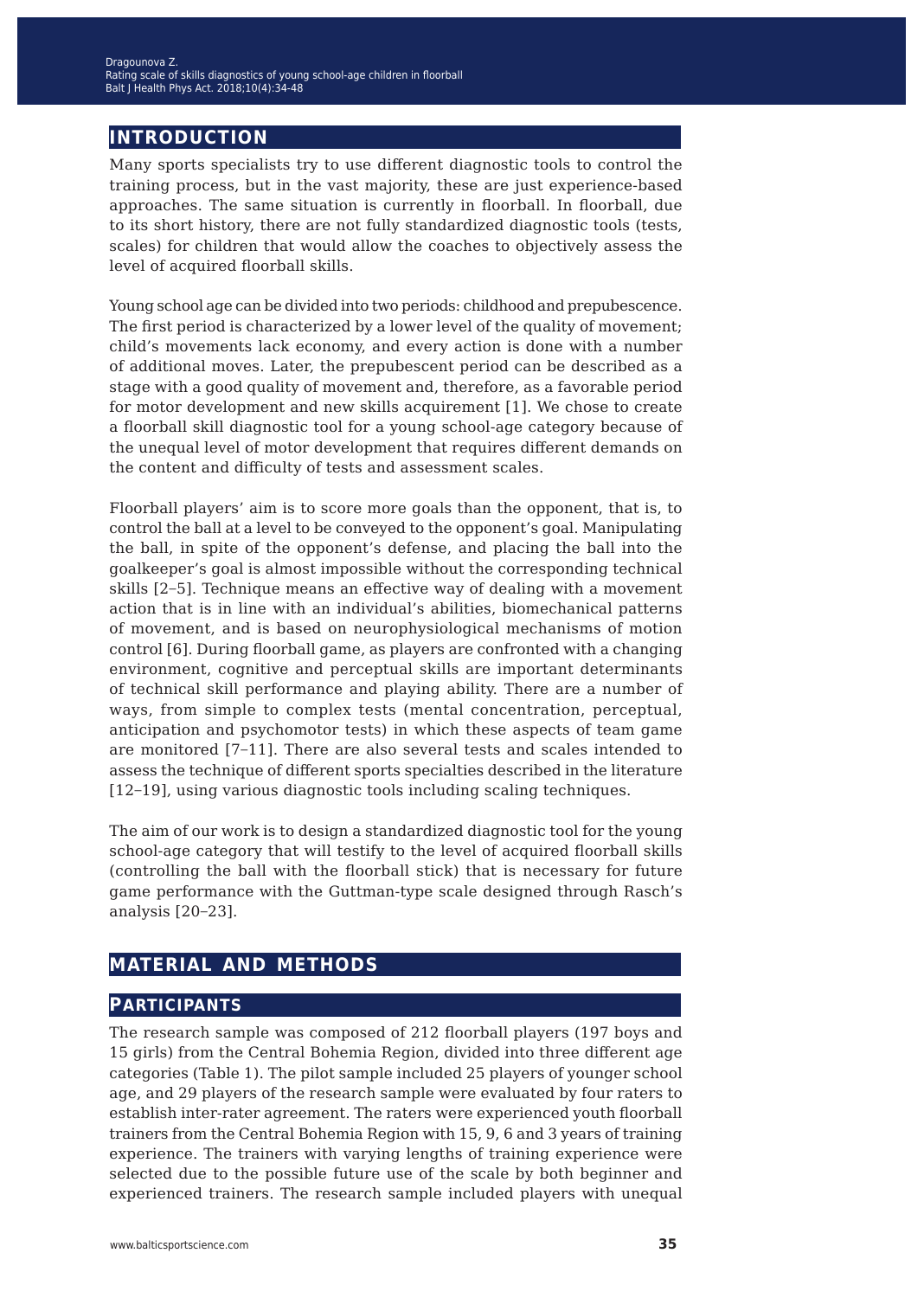levels of acquired floorball skills (Table 2). In order to create a motor scale, it is desirable that the sample is not homogeneous [23]. Participants were players from competitive and non-competitive teams (non-competitive participants were floorball players who did not participate in league matches).

| Age             | $6-8$ years | $9-10$ years | $11-12$ years | Total |
|-----------------|-------------|--------------|---------------|-------|
| Research sample | 42          | 141          | 29            | 212   |
| Pilot sample    |             |              |               | 25    |

Table 1. Vitamin D supplementation based on the concentration of 25(OH)D in serum

Table 2. The research sample − level groups

| Level                         | Non-<br>competitive<br>team | Non-<br>competitive<br>team | Non-<br>competitive<br>team | Competitive<br>team | Competitive<br>team | Competitive<br>team |
|-------------------------------|-----------------------------|-----------------------------|-----------------------------|---------------------|---------------------|---------------------|
| Years of training             | 1 or less                   | $1 - 2$                     | $3 - 4$                     | $1 - 2$             | $3 - 4$             | 5 or more           |
| Practice sessions<br>per week | $1x$ or $2x$                | $1x$ or $2x$                | $1x$ or $2x$                | 3x                  | 3x                  | $3x$ or $4x$        |
| Research sample               | 36                          | 48                          | 39                          | 38                  | 36                  | 15                  |
| Pilot sample                  | 0                           | 3                           | 5                           | 5                   | 8                   | 4                   |

## **guttman scale and rasch analysis**

The Guttman scale is a set of items arranged from the easiest to the most difficult item. The tested person should complete the block of items from the beginning of the scale to the critical point, which indicates the maximum possible level of the personal latent feature [23]. This is a "cumulative" scale; it means that the critical point item guarantees successful completion of all previous items. The skill level is evaluated dichotomically as 1–0 or correct–incorrect.

The basic assumption for the Guttman scale is unidimensionality, which means that all of the scale items diagnose the same latent feature. "The unidimensionality of items is a limiting factor for the design of the Guttmantype scale" [23]. Latent features, or latent variables, are variables that are not directly observed and can be attributed to a general characteristic such as a physical ability or a movement skill [24]. For latent variable modelling used in the analysis of test results of a binary and generally categorial type, the item response theory is used [25].

The Guttman scale is a theoretical and mathematical ideal, and although it is an ordinal scale, it carries no information about intervals between items or about intervals between persons. Measurement variability translates to errors from confounding variables in the Guttman scale. IRT models exploit these errors as a means to estimate interval scales from ordinal scores assigned to observations [26]. One of the basic models of the item response theory is the Rasch model and it is offered as a suitable tool for constructing a perfect scale [20, 22].

Using the Rasch model, we will try to explain a relationship between the theoretical property represented by a latent variable and the empirical property represented by a manifest variable. The latent variable is the latent feature of the floorball skill of controlling the ball with the floorball stick. The manifest variable is the answer to the dichotomous item (1 corresponds to a correct motor task, 0 means an incorrect motor task).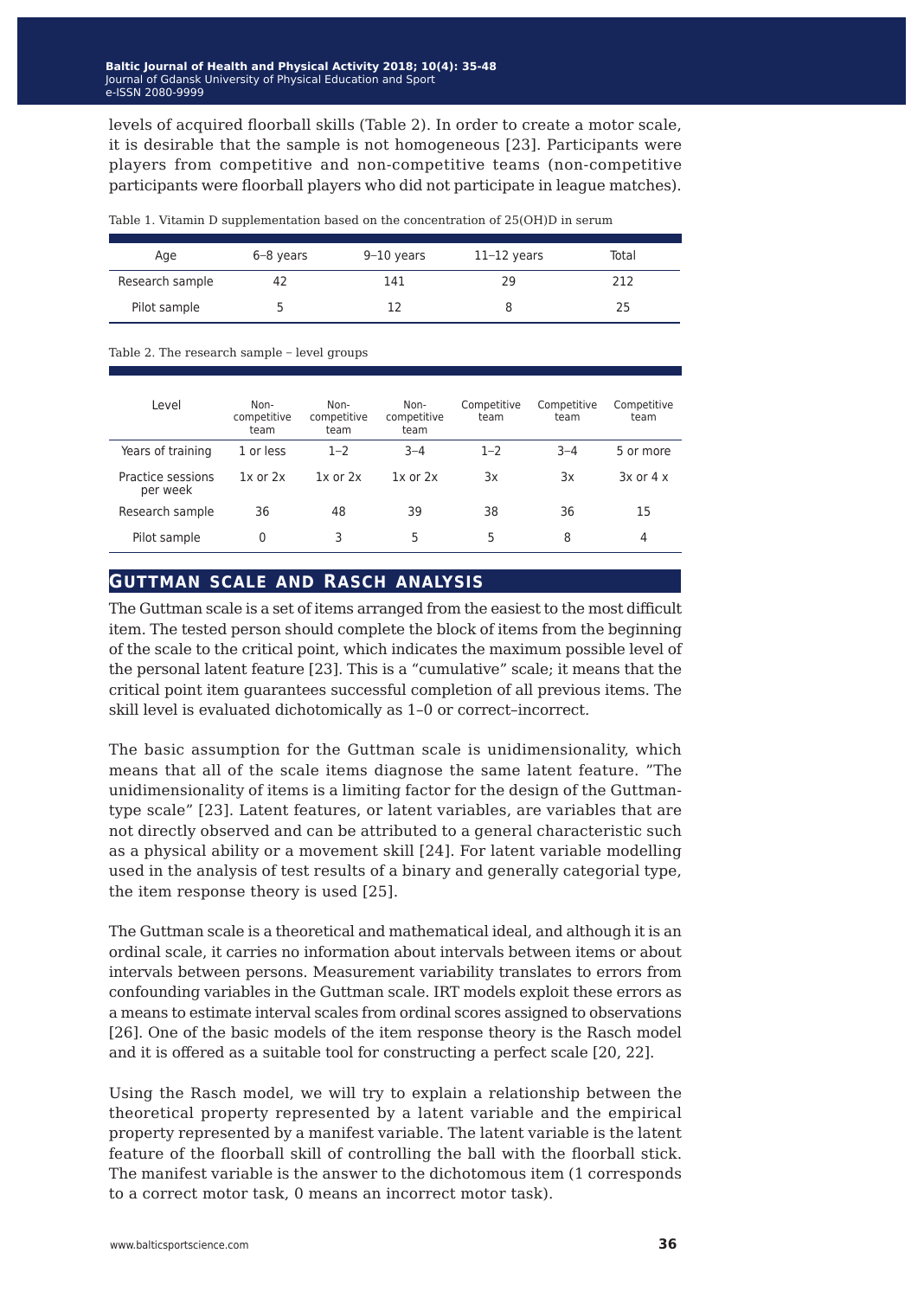#### **procedure for designing and standarizing a motor scale**

We used findings from the design of the perfect scale for motor skills diagnostics developed by Cepicka [22, 23] and recommended procedures for the standardization of motor tests by Stochl & Musalek [27]. To design a motor scale, we followed steps shown in Figure 1.



## **expert validity analysis**

Expert analysis was applied as a technique to study the content validity of each item. The content validity index (CVR) according to Lawshe [28] was used to select appropriate items measuring the given concept. The coefficient CVR can range from 1, when none of the experts has indicated that the item complies with the theoretical concept to be measured, to  $+1$ , when all the experts accept the item corresponding to the measured concept.

## **design of the scale**

The scale was designed in three steps. First of all, we analyzed the fit statistics for each item, then we created a graphical form of the scale according to the difficulty parameter of each item and, finally, we evaluated the scale values:

#### *1. Removing misfit items*

The suitability of items is assessed on the basis of their unidimensionality and it must be evaluated relative to the model. Infit and outfit statistics for each item were used, and values between 0.5 and 1.5 were considered acceptable [29]. Also the difficulty parameters were evaluated in this phase. Item difficulty parameter values should range from 3 logits to  $+3$  logits [23]. Items with the difficulty parameter < -3 are too simple for a sample for which the scale is determined (young school age children) [23]. Most players are evaluated correctly on this item and it does not distinguish between a low and a high level of the latent feature. Items with the difficulty parameter  $> +3$  are too difficult for this sample. Items outside this range and misfit items were removed.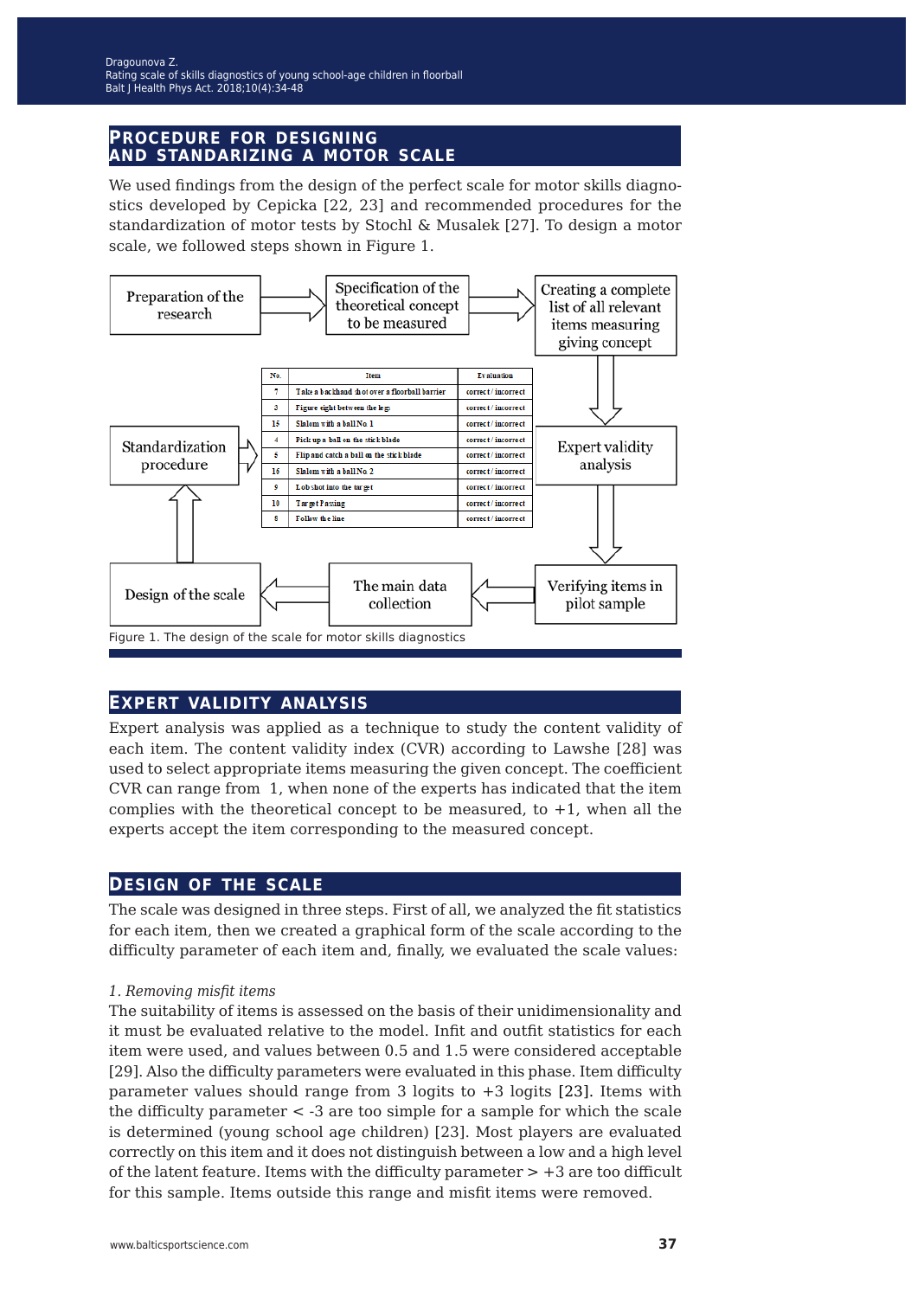**Baltic Journal of Health and Physical Activity 2014; 1(1): 1-4 Baltic Journal of Health and Physical Activity 2018; 10(3): 7-14 10(4): 35-48** Journal of Gdansk University of Physical Education and Sport Journal of Gdansk University of Physical Education and Sport e-ISSN 2080-9999 e-ISSN 2080-9999

#### *2. Graphical form of the scale and the distribution of scale values*

Information about the difficulty parameters of the items is obtained from the raw scores by Rasch analysis. We sorted items by difficulty, from the easiest items to the most difficult ones, and we have created a graphical form of the scale to see the distribution of the scale values. Quantification of the latent feature takes place on the same scale; the latent feature value corresponds to the difficulty parameter of the item.

#### *3. Evaluating the scale distribution*

The distribution of the scale values needs to be examined in terms of distance, which should not be too large due to the loss of discrimination. Items should also cover the continuity of the diagnosed feature within a sufficient range. The value of the difficulty of an item should be in the range of  $-3$  logits to  $+3$  logits with a probability of 95% [23]. If the distribution of the scale values does not meet the above requirements, the scale should be supplemented by the missing items.

## **standarization procedure**

#### *1. Validity and unidimensionality of the scale*

In considering validity and unidimensionality of the scale, the fit diagnosis of Rasch analysis was used. We had to evaluate infit and outfit MNSQ and infit and outfit ZSTD values to consider if the data fit the Rasch model well.

MNSQ (Mean–square) value is the chi-square statistic divided by its degrees of freedom, and its expected value is close to 1.0. Values greater than 1.0 indicate unmodeled noise and degrade measurement; values less than 1.0 indicate that the model predicts the data too well. It is less productive for measurement, but not degrading. ZSTD (Z-Standardized) value reports probability of MNSQ statistics occurring by chance when the data fit the Rasch model. They are also called t-statistics reported with infinite degrees of freedom and 0.0 are their expected values. Values less than 0.0 indicate too predictable measurement, and values more than 0.0 lack predictability in measurement. [22, 23, 29, 30]

There are two indicators of misfit: infit means sensitive to unexpected responses to items near a person's ability level, and outfit is more sensitive to unexpected observations by persons on items that are relatively very easy or very difficult for them [29, 30].

The general principles of fit diagnosis, according to Linacre [29], are:

- 1. investigate outfit before infit statistics,
- 2. investigate MNSQ before ZSTD values,
- 3. investigate high values before low or negative values,
- 4. if MNSQ values are acceptable (between 0.5 and 1.5), then ZSTD values can be ignored.

There was also a two-step process for judging unidimensionality [30, 31, 32]. First, we used the Rasch model – if the data fit the Rasch model, we can confirm the assumption of unidimensionality [22, 23, 29]. Second, a principal component analysis of the standardized residuals (PCA) was used [33]. We used three judging criteria for assessing unidimensionality [29, 30, 34]:

- 1. The Rasch dimension explains at least 50% of the variance in the data.
- 2. The largest secondary dimension, the first principal component of the residuals, explains no more than 5% of the variance, or the eigenvalue in the first contrast is less than 2.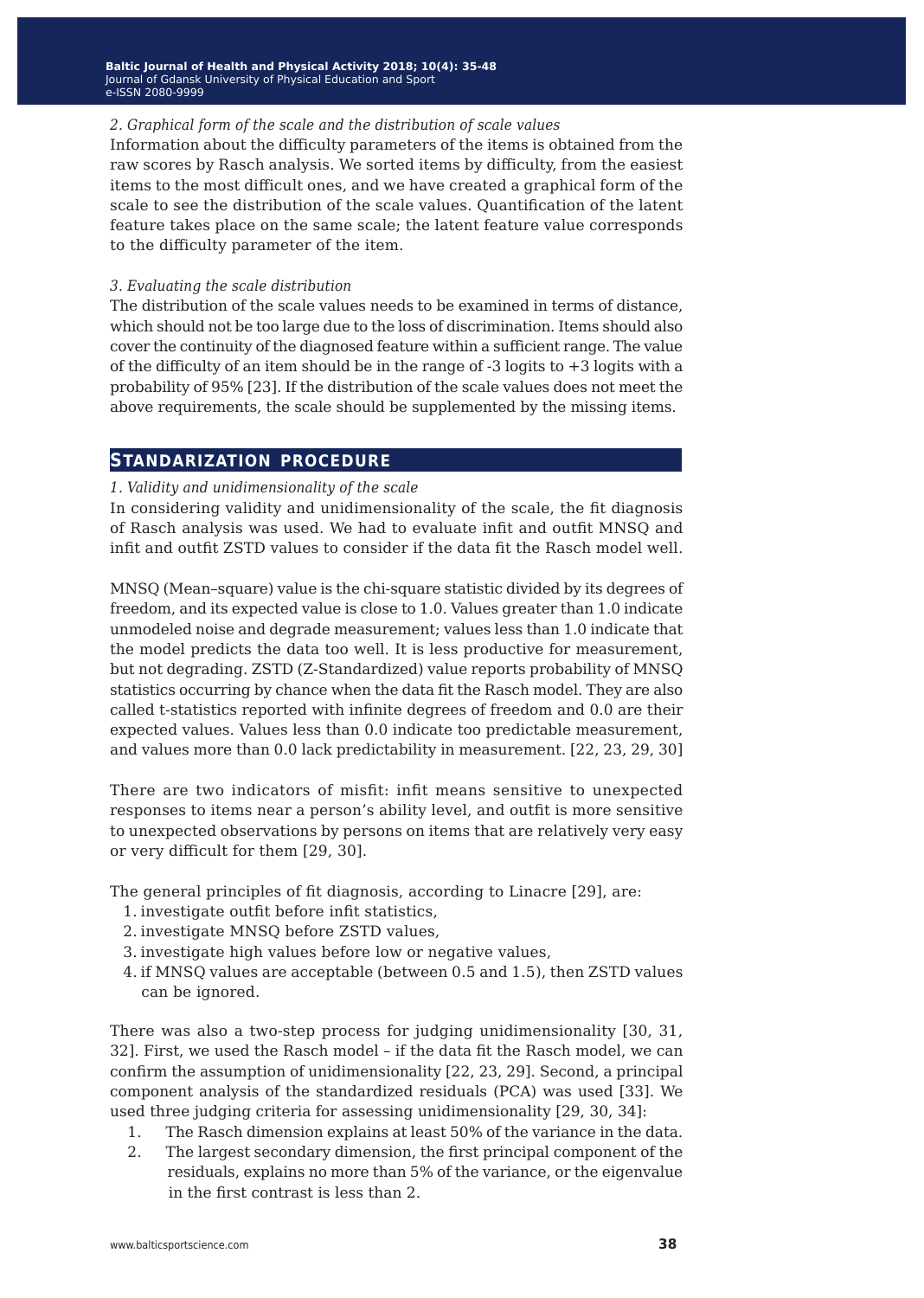3. There is a minimum ratio of 3:1 for the variance explained by the items compared to the variance of the first principal component of the residuals.

#### *2. Reliability of the scale*

Reliability of the scale was calculated using the KR-20 coefficient. Cronbach's alpha is a general version of the Kuder-Richardson coefficient of equivalence. The KR-20 coefficient applies only to dichotomous answers, whereas Cronbach's alpha applies to any set of items regardless of the response scale [35, 36]. We interpreted the KR-20 coefficient values according to Tavakol & Dennick [37]: excellent ( $\alpha \ge 0.9$ ), good (0.9 >  $\alpha \ge 0.8$ ), acceptable (0.8 >  $\alpha \ge 0.7$ ), questionable (0.7  $> \alpha \ge 0.6$ ), poor (0.6  $> \alpha \ge 0.5$ ) and unacceptable (0.5  $> \alpha$ ).

Rasch's reliability is calculated for persons and for items. "Person reliability" is equivalent to the traditional "test" reliability, and "item reliability" has no traditional equivalent. "Person reliability" chiefly depends on sample ability variance, length of the test and sample-item targeting. "Item reliability" depends on item difficulty variance and person sample size [29].

#### *3. The inter-rater agreement of the scale*

The inter-rater agreement of the scale was calculated using Fleiss' kappa coefficient [38] to determine the agreement between the raters. "Item-byitem inter-rater agreement analysis" [39] was used to evaluate inter-rater agreement for each item of the resulting scale separately. We also calculated the average Fleiss' kappa value from the item values, as well as the total percentage agreement of examiners for each item [40] and the average value of all items. We interpreted results according to Landis & Koch [41]: almost perfect agreement (0.99–0.81), moderate agreement (0.80–0.61), substantial agreement (0.60–0.41), fair agreement (0.40–0.21), slight agreement (0.20–  $0.01$ ) and poor agreement  $( $0.00$ ).$ 

## **statistical analysis**

For the purposes of our research, software Winsteps (version 4.0) [29] designed for Rasch analysis and the Kappa Calculator software [42] to calculate Fleiss's kappa were used.

## **results**

## **expert validity analysis**

Five floorball experts evaluated 30 items in terms of content validity. Coefficient CVR according to Lawshe [28] was calculated for each item. All items were ranked in the order from the highest to the lowest values (Table 3). 18 items with the three highest coefficients 1, 0.6 and 0.2 were chosen for the next steps. We removed items 2, 13, 15, 20 and 30 with negative coefficients -1, -0.6 and -0.2 and also items 5, 12, 17, 18, 24, 27 and 28 with higher coefficients for various reasons (content similarity with another chosen item or impact of other factors on a successful solution).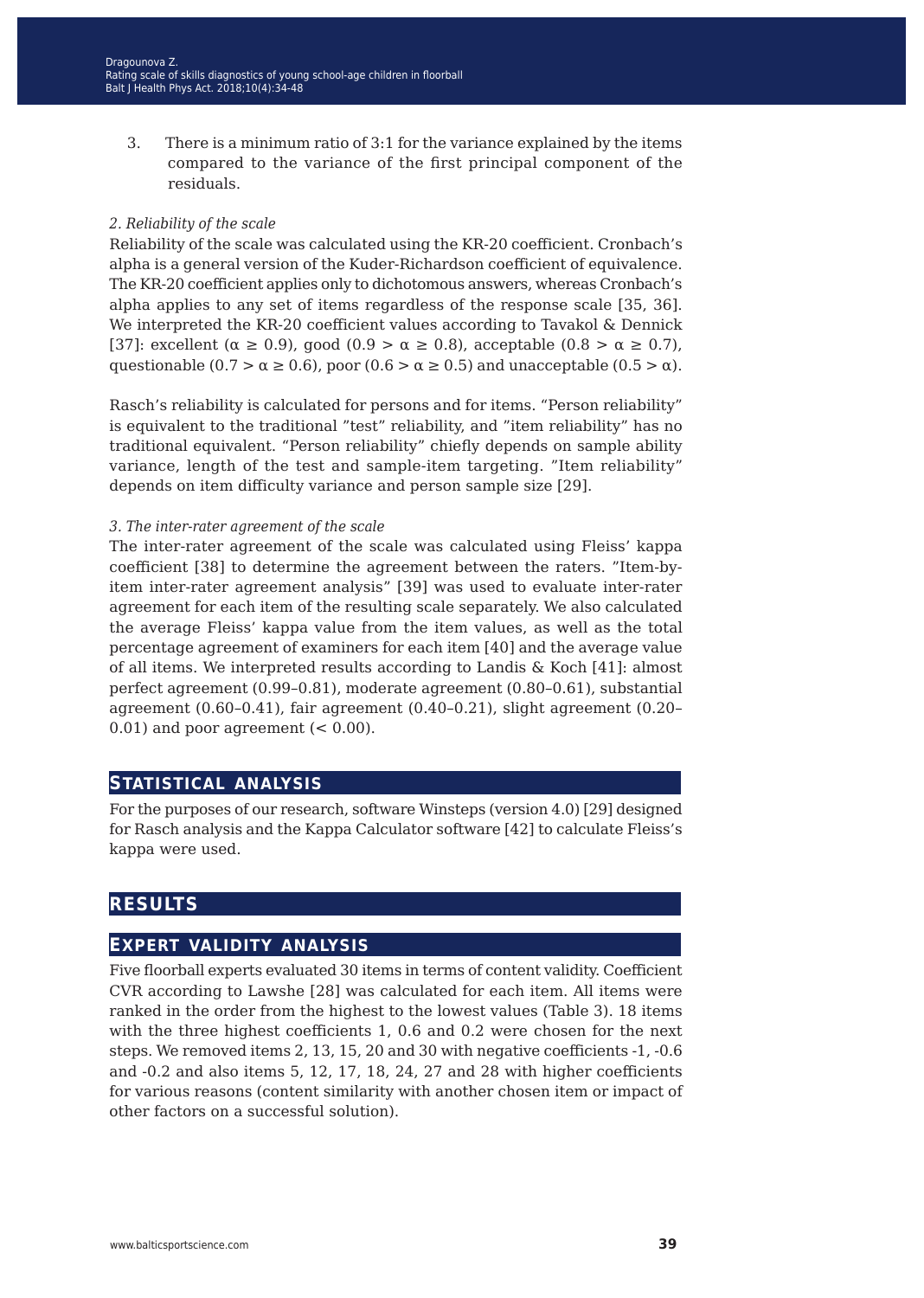**Baltic Journal of Health and Physical Activity 2014; 1(1): 1-4 Baltic Journal of Health and Physical Activity 2018; 10(4): 35-48** Journal of Gdansk University of Physical Education and Sport Journal of Gdansk University of Physical Education and Sport e-ISSN 2080-9999 e-ISSN 2080-9999

|  |  |  |  |  |  | ltem 16 22 25 3 4 6 8 9 10 11 12 28 29 1 5      |  |
|--|--|--|--|--|--|-------------------------------------------------|--|
|  |  |  |  |  |  |                                                 |  |
|  |  |  |  |  |  |                                                 |  |
|  |  |  |  |  |  | Item 7 14 17 18 19 21 23 24 26 27 13 20 2 15 30 |  |
|  |  |  |  |  |  |                                                 |  |
|  |  |  |  |  |  |                                                 |  |

Table 3. Coefficient CVR, according to Lawshe [28]

#### **pilot testing**

We tested 25 children of young school age on 18 items in terms of adequate difficulty and fitness level for this age group and also in terms of simple organization of each test. In terms of difficulty, we rated all items as appropriate for this age category. Items 3 and 4 were evaluated as unsatisfactory for testing due to the difficulty with the assessment procedure. The content of the items is the evaluation of two different types of dribbling over a wide line – "floorball dribbling" (item 3) and "hockey dribbling" (item 4). It was very difficult to divide the execution of the movement task into two categories – correct and incorrect. Some participants were able to accomplish a movement task, they were able to control the ball and move it over the wide line, but the technical execution of the movement was in fundamental contradiction with the proper floorball technique [2−5].

#### **design of the scale**

Based on the pilot testing, we removed 2 items from the set of items, and for the main testing we used the remaining 16 items that we renumber as shown in Table 4.

#### Table 4. List of the numbered items

| Item 1  | Forehand spin with a ball                                |
|---------|----------------------------------------------------------|
| Item 2  | Backhand spin with a ball                                |
| Item 3  | Figure eight between the legs                            |
| Item 4  | Pick up a ball on the stick blade                        |
| Item 5  | Flip and catch a ball on the stick blade                 |
| Item 6  | Carry a ball on the stick blade over a floorball barrier |
| Item 7  | Take a backhand shot over a floorball barrier            |
| Item 8  | Follow the line                                          |
| Item 9  | Lob pass into a target                                   |
| Item 10 | Target passing                                           |
| Item 11 | Target passing while running                             |
| Item 12 | Target shooting                                          |
| Item 13 | Target shooting while running                            |
| Item 14 | Slalom with a ball No. 1                                 |
| Item 15 | Slalom with a ball No. 2                                 |
| Item 16 | Slalom with a ball No. 3                                 |

First of all, we analyzed the fit statistics for each of the 16 items (Table 5). The MNSQ outfit values of items 13, 12, 8, 10, 14, 5 and 2 were outside the required interval (0.5, 1.5). Items 13, 12, and 2 also have the value of the parameter of difficulty outside the interval (-3, +3), and they seem unsuitable for the final scale. On the other hand, items 14 and 5 almost met the interval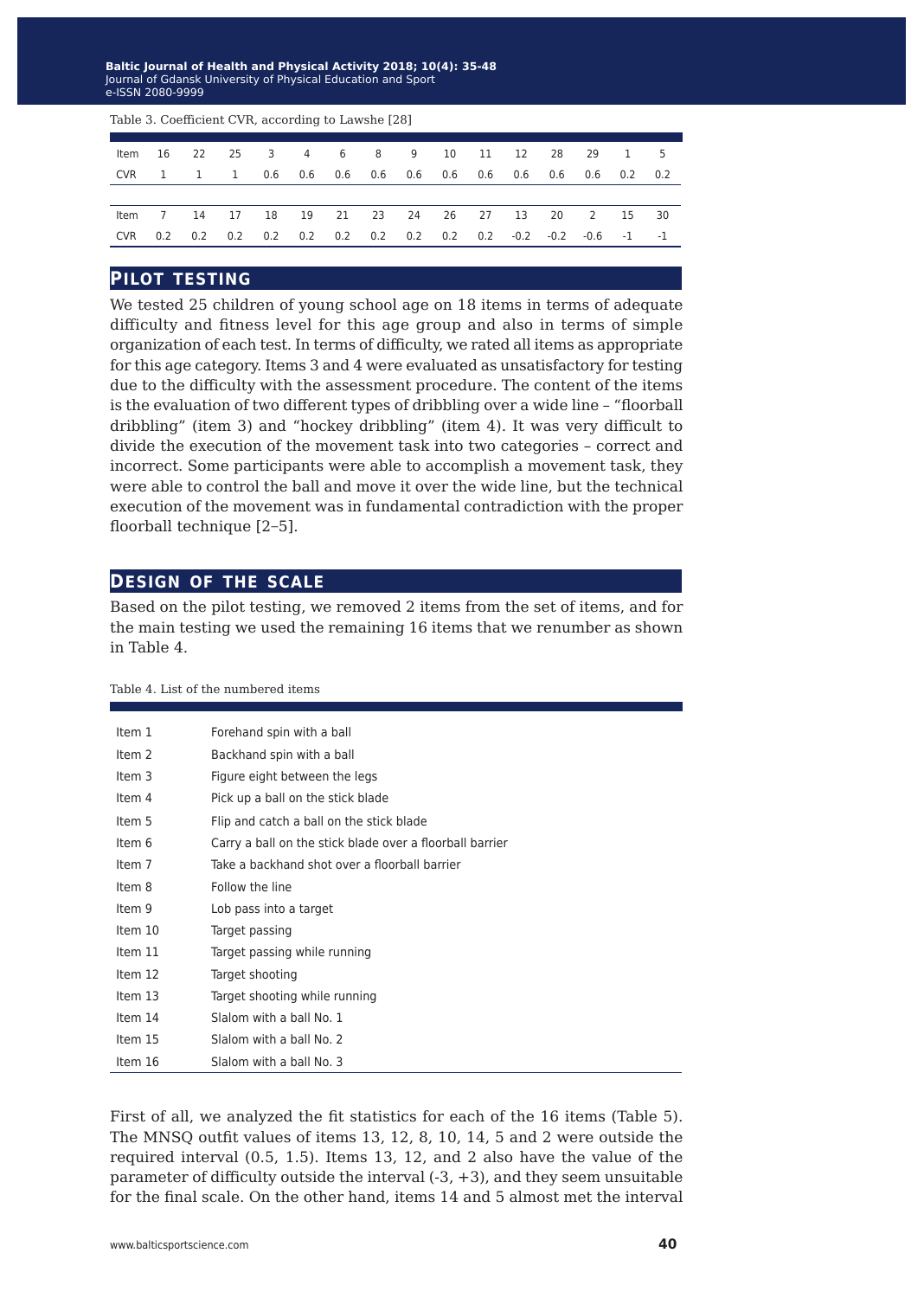value 0.5 and had the parameter of difficulty inside the interval  $(-3, +3)$ . Items 10 and 8 have the values of their parameters of difficulty suitably matched to the distances between the items in the scale, but their outfit MNSQ values were too high. Linacre [29] claims that high outfit MNSQ values may be the result of a few random responses by low performers. He recommends removing these performers when doing item analyses. We tried to identify these misfit performers and removed them from the research sample. We removed three misfit performers on item 10 and one misfit performer on item 8. The Rasch analysis after removing four performers is shown in Table 6.

| <b>ITEM</b>    | <b>DIFFICULTY</b><br><b>PARAMETER</b> | <b>INFIT MNSQ</b> | <b>INFIT ZSTD</b> | <b>OUTFIT MNSQ</b> | <b>OUTFIT ZSTD</b> |
|----------------|---------------------------------------|-------------------|-------------------|--------------------|--------------------|
| 13             | 4.34                                  | 0.80              | $-0.9$            | 0.25               | $-1.6$             |
| 11             | 3.68                                  | 0.94              | $-0.3$            | 1.12               | 0.4                |
| 12             | 3.38                                  | 0.80              | $-1.3$            | 0.31               | $-1.6$             |
| 8              | 2.80                                  | 1.49              | 3.2               | 1.56               | 1.1                |
| 10             | 2.13                                  | 1.27              | 2.1               | 2.15               | 2.1                |
| 9              | 1.59                                  | 1.00              | 0.0               | 0.82               | $-0.3$             |
| 14             | 1.51                                  | 0.77              | $-2.2$            | 0.48               | $-1.5$             |
| 16             | 0.42                                  | 1.11              | 1.1               | 0.93               | $-0.1$             |
| 5              | $-0.12$                               | 0.71              | $-3.3$            | 0.48               | $-2.3$             |
| $\overline{4}$ | $-0.88$                               | 0.82              | $-1.9$            | 0.55               | $-1.7$             |
| 15             | $-1.77$                               | 1.20              | 1.8               | 1.20               | 0.6                |
| 3              | $-2.39$                               | 1.00              | 0.1               | 1.11               | 0.4                |
| $\overline{7}$ | $-2.78$                               | 0.92              | $-0.6$            | 0.58               | $-0.9$             |
| 6              | $-3.11$                               | 1.00              | 0.1               | 0.82               | $-0.2$             |
| $\overline{2}$ | $-3.22$                               | 1.05              | 0.4               | 2.42               | 2.1                |
| $\mathbf{1}$   | $-5.59$                               | 0.92              | $-0.2$            | 1.03               | 0.3                |

Table 5. Rasch analysis of 212 performers

| Table 6. Rasch analysis of 208 performers |  |  |  |  |  |
|-------------------------------------------|--|--|--|--|--|
|-------------------------------------------|--|--|--|--|--|

| <b>ITEM</b>    | <b>DIFFICULTY</b><br><b>PARAMETER</b> | <b>INFIT MNSQ</b> | <b>INFIT ZSTD</b> | <b>OUTFIT MNSQ</b> | <b>OUTFIT ZSTD</b> |
|----------------|---------------------------------------|-------------------|-------------------|--------------------|--------------------|
| 13             | 4.34                                  | 0.80              | $-0.9$            | 0.25               | $-1.6$             |
| 11             | 3.68                                  | 0.94              | $-0.3$            | 1.12               | 0.4                |
| 12             | 3.38                                  | 0.80              | $-1.3$            | 0.31               | $-1.6$             |
| 8              | 2.80                                  | 1.49              | 3.2               | 1.56               | 1.1                |
| 10             | 2.13                                  | 1.27              | 2.1               | 2.15               | 2.1                |
| 9              | 1.59                                  | 1.00              | 0.0               | 0.82               | $-0.3$             |
| 14             | 1.51                                  | 0.77              | $-2.2$            | 0.48               | $-1.5$             |
| 16             | 0.42                                  | 1.11              | 1.1               | 0.93               | $-0.1$             |
| 5              | $-0.12$                               | 0.71              | $-3.3$            | 0.48               | $-2.3$             |
| $\overline{4}$ | $-0.88$                               | 0.82              | $-1.9$            | 0.55               | $-1.7$             |
| 15             | $-1.77$                               | 1.20              | 1.8               | 1.20               | 0.6                |
| 3              | $-2.39$                               | 1.00              | 0.1               | 1.11               | 0.4                |
| $\overline{7}$ | $-2.78$                               | 0.92              | $-0.6$            | 0.58               | $-0.9$             |
| 6              | $-3.11$                               | 1.00              | 0.1               | 0.82               | $-0.2$             |
| $\overline{2}$ | $-3.22$                               | 1.05              | 0.4               | 2.42               | 2.1                |
| 1              | $-5.59$                               | 0.92              | $-0.2$            | 1.03               | 0.3                |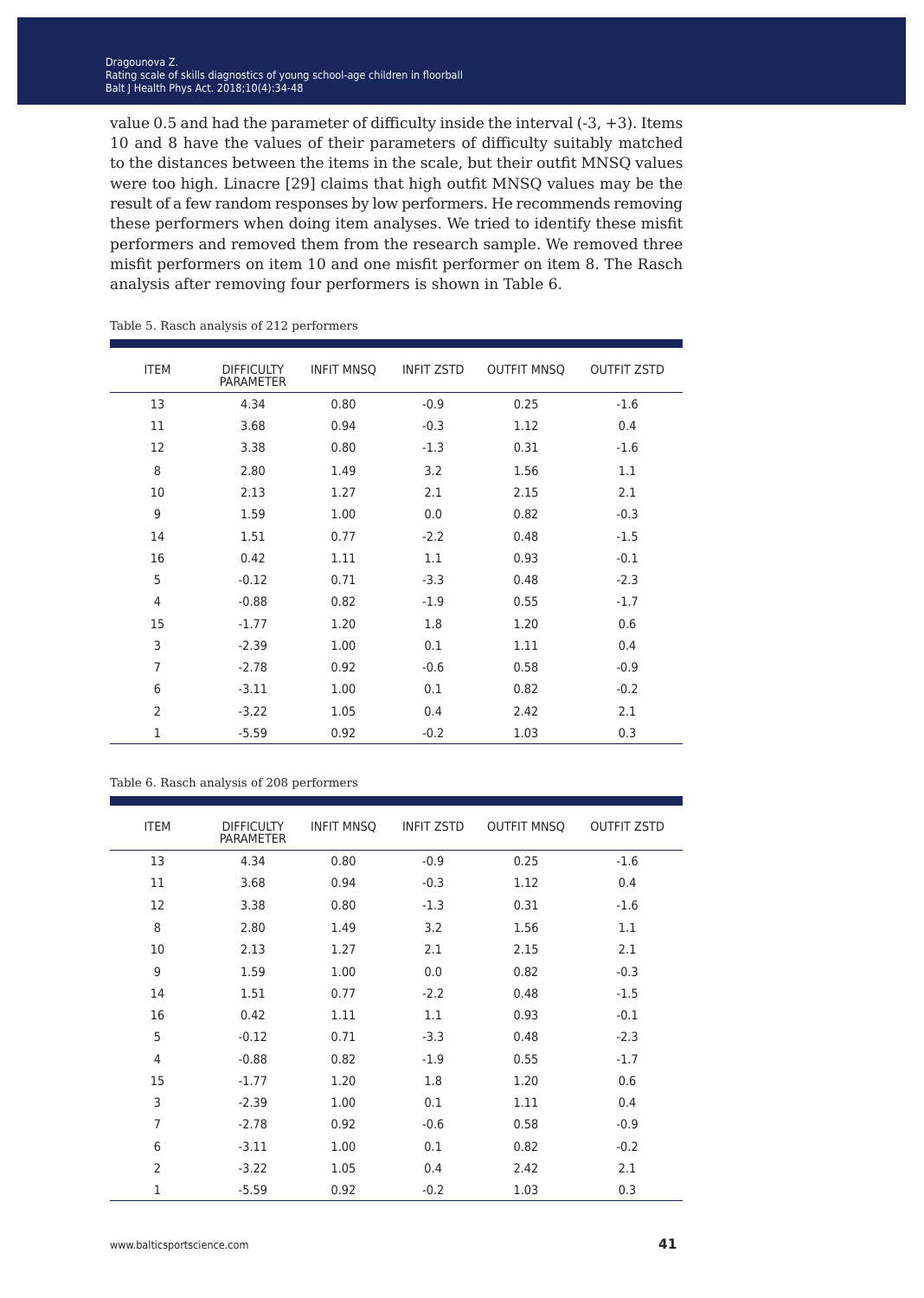difficulty and fitness level for this age group and also in terms of simple organization of each test. In terms of difficulty, we rated all items as appropriate for this age category. Items 3 and 4 were evaluated as unsatisfactory for testing due to the difficulty with the assessment procedure. The content of the items is the evaluation of two different types of dribbling over a wide line – "floorball dribbling" (item 3) and "hockey dribbling" (item 4). It was very difficult to divide the execution of the movement task into two categories – correct and incorrect. Some participants were able to accomplish a movement task, they were able to control the ball and move it over the wide line, but the technical execution of the movement was in fundamental contradiction with the proper floorball technique [2−5].

After Rasch analysis of the test results for the remaining 208 performers (Table 5), we decided to include items into the final scale due to recommendation of McCreary [30] and Linacre [29] and also due to the values of the difficulty parameters [16, 17] as follows:

*Item 1: "Forehand spin with a ball"* – The item was not selected for the final scale despite the appropriate values of fit statistics (infit MNSQ = 0.93; outfit MNSQ  $= 1.05$ ; infit ZSTD = 0.1; outfit ZSTD = 0.3). The reason was that the item was too simple (the difficulty parameter was -5.61).

*Item 2: "Backhand spin with a ball"* – The item was not included into the scale because of the high value of the MNSQ outfit function (2.49) that degrades the measurement system, the high outfit value of the ZSTD (2.2) that indicates lack of predictability and also because of the difficulty parameter (-3.20) that was out of the interval (-3, 3).

*Item 3: "Figure eight between the legs"* – The item was chosen for the final scale, the value of the difficulty parameter -2.38 was inside the interval (-3, 3), and fit statistics had the required values (infit  $MNSQ = 1.01$ ; outfit  $MNSQ = 1.13$ ; infit  $ZSTD = 0.1$ ; outfit  $ZSTD = 0.4$ ).

*Item 4: "Pick up a ball on the stick blade"* – The item was chosen for the scale. The value of the difficulty parameter was -0.93, which was inside the interval (-3, 3). Infit and outfit MNSQ values were also inside the required intervals (infit MNSQ =  $0.85$ ; outfit MNSQ =  $0.57$ ). Infit and outfit ZSTD values were both -1.6. These negative values indicated higher predictability of the data, but they were not a threat to the validity of the scale.

*Item 5: "Flip and catch a ball on the stick blade"* – The item was selected for the final scale. The value of the difficulty parameter -0.15 was close to the center of the scale. The MNSQ infit value 0.73 was in the required interval, but the MNSQ outfit value 0.49 slightly exceeded the interval. However, we decided to accept this value for further processing. Too low infit and outfit values of ZSTD statistics (infit ZSTD = -3.0; outfit ZSTD = -2.1) indicated higher predictability of data as in item 4.

*Item 6: "Carry a ball on the stick blade over a floorball barrier"* – The item was not included in the final scale despite perfect values of fit statistics (infit MNSQ = 1.0; outfit MNSQ =  $0.87$ ; infit ZSTD =  $0.0$ ; outfit ZSTD =  $-0.1$ ). The reason was an unsatisfactory parameter of the difficulty (-3.26), the item was too simple.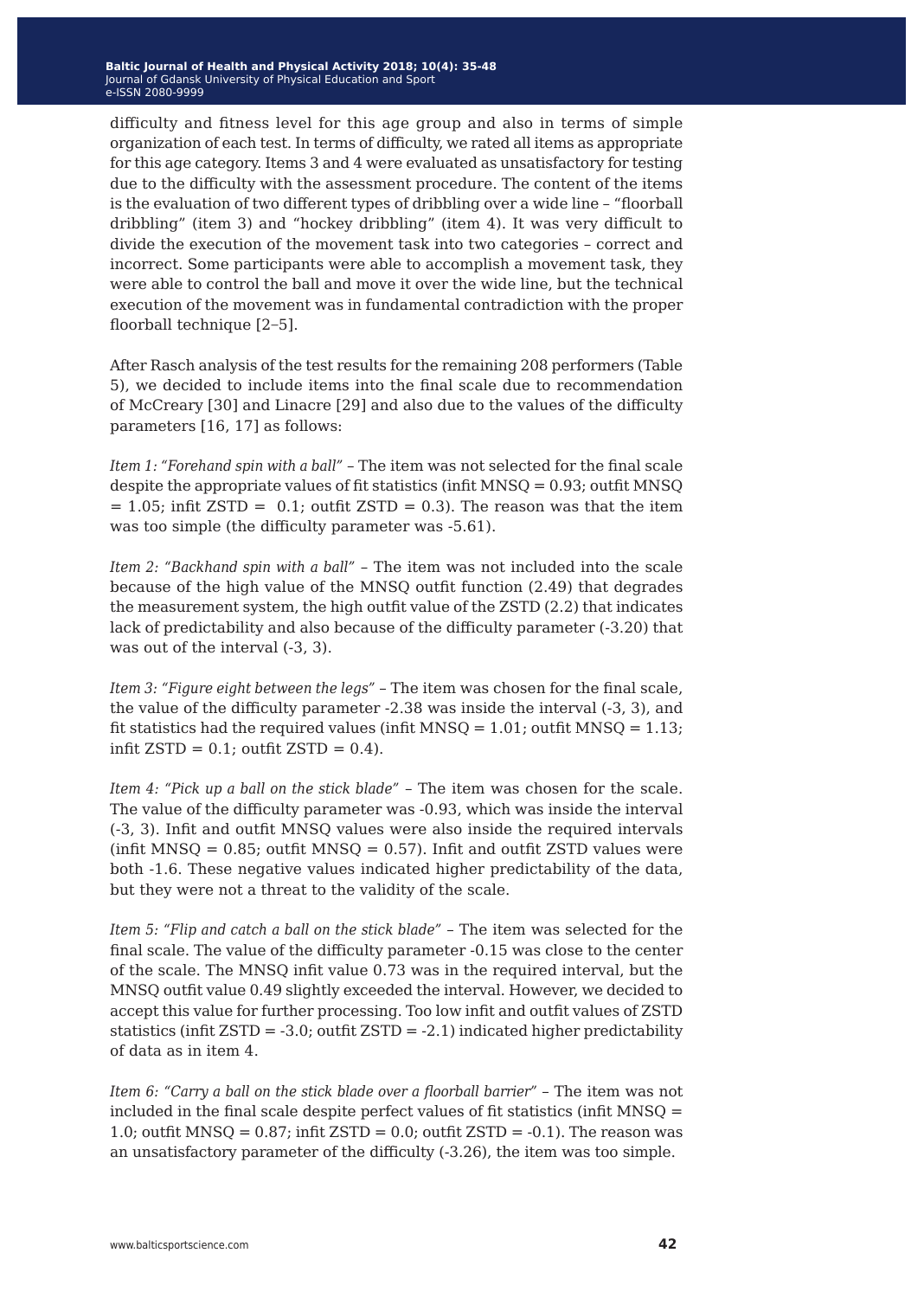*Item 7: "Take a backhand shot over a floorball barrier"* – Item was placed in the final scale. The value of the difficulty parameter was -2.85 that was inside the interval (-3, 3) and infit and outfit MNSQ were found in the required interval (infit MNSQ =  $0.92$ , outfit MNSQ =  $0.58$ ). ZSTD infit and outfit values were -0.6 and -0.8 (lack of predictability), and the values of statistics were not a reason to remove this item from the final scale (these values were not a threat to the validity).

*Item 8: "Follow the line"* – The item was retained in the final scale, the value of the difficulty parameter was 2.90 and was close to the extreme value of the scale (+3). Infit and outfit MNSQ values and outfit ZSTD were inside the required interval (infit MNSQ =  $1.48$ , outfit MNSQ =  $1.14$ , outfit ZSTD = 0.4). Infit ZSTD reached a high value of 3.1. This value indicated lack of predictability but did not decrease the value of the scale.

*Item 9: "Lob pass into a target"* – The item was selected for the final scale, the value of the difficulty parameter 1.61 was inside the interval (-3, 3). The infit and outfit values of MNSQ and ZSTD were very good (infit MNSQ  $= 1.01$ , outfit MNSQ =  $0.86$ , infit ZSTD =  $0.2$ , outfit ZSTD =  $-0.2$ ).

*Item 10 "Target passing"* – Item was chosen for the final scale, the value of the difficulty parameter 2.30 was in the interval (-3, 3). The infit and outfit MNSQ values and outfit ZSTD value were in the required intervals (infit MNSQ = 1.18; outfit MNSQ = 1.04; outfit ZSTD = 0.2); the infit ZSTD value reached 1.4. This value indicated some lack of predictability of data.

*Item 11: "Target passing while running"* – The item was not included in the final scale despite the relatively appropriate values of the fit functions (infit MNSQ  $= 0.95$ ; outfit MNSQ  $= 1.19$ ; infit ZSTD  $= -0.2$ , ZSTD outfit  $= 0.5$ ). The reason was an unsatisfactory difficulty parameter (3.72); the item was too difficult.

*Item 12: "Target shooting"* – The item was not included in the final score due to the low MNSQ outfit (0.31) and too high value of the difficulty parameter (3.41). Low MNSQ outfit values do not degrade the measurement tool, but may produce misleadingly good reliability and separation values.

*Item 13: "Target shooting while running"* – The item was not included in the final scale due to the low MNSQ outfit (0.25) as low as at item 12. This item was also too difficult (the difficulty parameter  $= 4.39$ ).

*Item 14: "Slalom with a ball No. 1"* – The item was removed despite a suitable difficulty parameter (1.52) and relatively acceptable values of fit statistics (infit MNSQ =  $0.78$ ; outfit MNSQ =  $0.49$ ; infit ZSTD =  $-2.1$ ; outfit ZSTD = -1.4). The reason was that this item had almost the same difficulty parameter as item 9. For the final scale we preferred item 9 because of the content ("lob shot" instead of another slalom as in items 15 and 16).

*Item 15: "Slalom with a ball No. 2"* – The item was chosen for the final scale. The value of the difficulty parameter -1.87 was in the required interval (-3, 3). Infit and outfit MNSQ values and outfit ZSTD value fell within the correct interval  $(infit MNSQ = 1.25; \text{outfit MNSQ} = 1.26; \text{outfit ZSTD} = 0.7)$ . Infit ZSTD value reached 2.1, referring to the lack of predictability. This value does not degrade the final scale.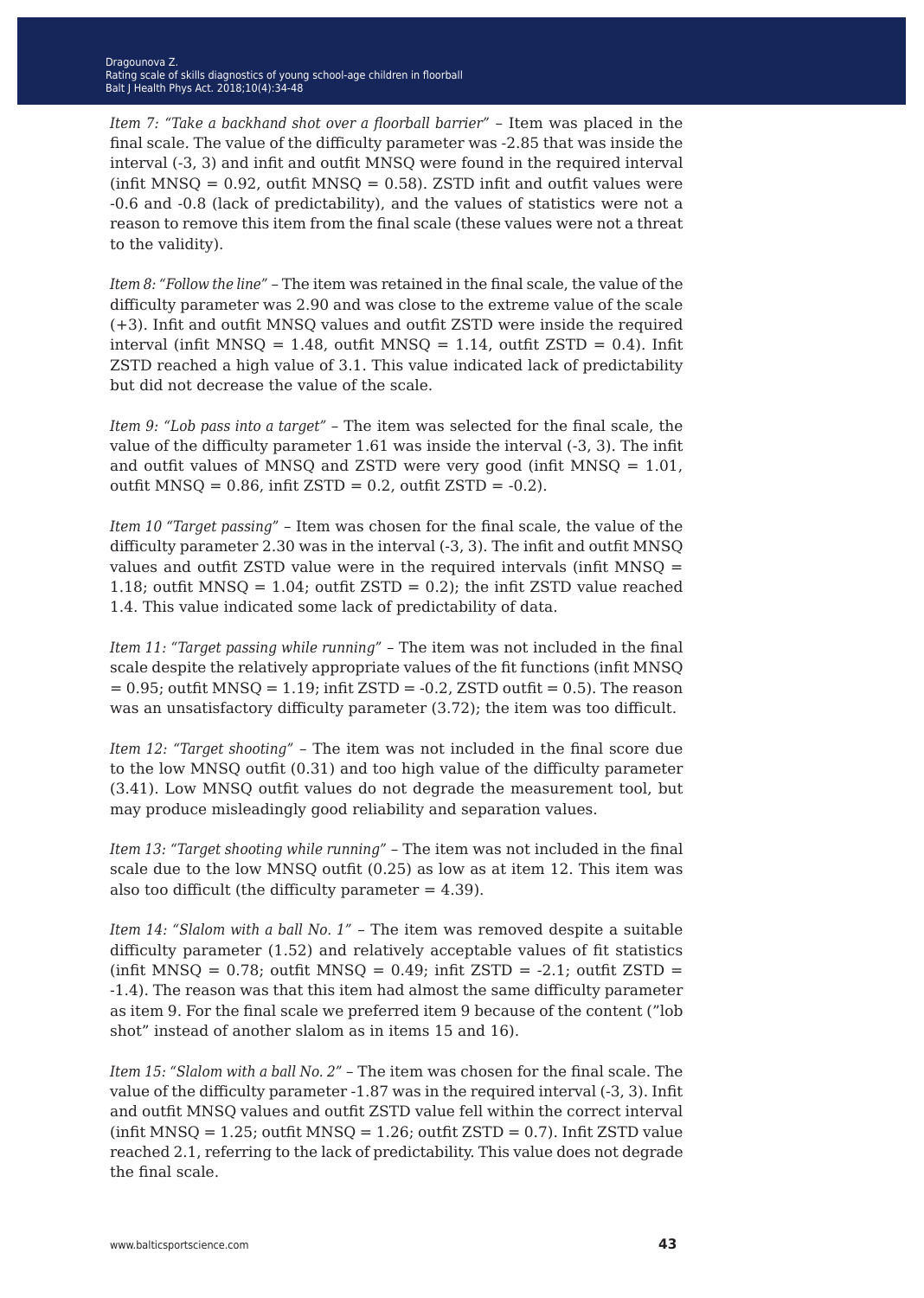*Item 16: "Slalom with a ball No. 3"* – The item was placed in the final scale; the value of the difficulty parameter was 0.41 and was inside the required interval (-3, 3). Values infit and outfit MNSQ and outfit ZSTD were good (infit MNSQ  $= 1.14$ ; outfit MNSQ = 0.97; outfit ZSTD = 0.0). Only the infit value of ZSTD (1.14) was increased as in the previous item.

The second step of the scale development was the creation of a graphical form of the scale (Figure 2) according to the difficulty parameter of each chosen item shown in Table 7 (the difficulty parameter values were recalculated for nine item scale).

Finally we evaluated the scale values. Nine items were chosen for the final scale (Table 8) with the items very well covering the continuity of the diagnosed feature within a range from  $-2.85$  logits to  $+3.01$  logits. The final scale optimally covers the continuum of the diagnosed feature; slightly greater is the distance between items 16 and 9 (1.19 logits) and between items 15 and 4 (0.98 logits). Despite these distances, the final scale appears to be a quality latent feature diagnostic tool due to the distribution of items and their difficulty parameters.

|  | $-1$ |                    |  |                          |
|--|------|--------------------|--|--------------------------|
|  |      | 7 3 15 4 5 16 9 10 |  | $\overline{\mathcal{R}}$ |

Figure 2. The graphical form of the scale

| Table 7. The difficulty parameter     |         |         |         |       |      |      |      |      |      |
|---------------------------------------|---------|---------|---------|-------|------|------|------|------|------|
|                                       |         |         |         |       |      |      |      |      |      |
| <b>ITEM</b>                           |         | 3       | 15      | 4     | 5.   | 16   | q    | 10   |      |
| <b>DIFFICULTY</b><br><b>PARAMETER</b> | $-2.85$ | $-2.34$ | $-1.79$ | -0.81 | 0.01 | 0.57 | 1.76 | 2.43 | 3.01 |

#### Table 8. The items of the final scales

| Item 7   | Take a backhand shot over a floorball barrier |
|----------|-----------------------------------------------|
| Item $3$ | Figure eight between the legs                 |
| Item 15  | Slalom with a ball No. 2                      |
| Item 4   | Pick up a ball on the stick blade             |
| Item 5   | Flip and catch a ball on the stick blade      |
| Item 16  | Slalom with a ball No. 3                      |
| Item 9   | Lob pass into a target                        |
| Item 10  | Target passing                                |
| Item 8   | Follow the line                               |

## **standarization procedure** − **validity and undimensionality**

The Rasch analysis, specifically fit diagnosis, gave us information on the validity and unidimensionality of the scale. All the infit and outfit MNSQ values (Table 9) were in the required interval (0.5, 1.5), according to Linacre [29]. ZSTD values were ignored, because MNSQ values were acceptable [29]. The data fit the Rasch model well and the other three PCA criteria used for judging unidimensionality [29, 30, 34] were met (Table 10):

1. The variance explained by the measure was 54.1 % (more than the required 50%).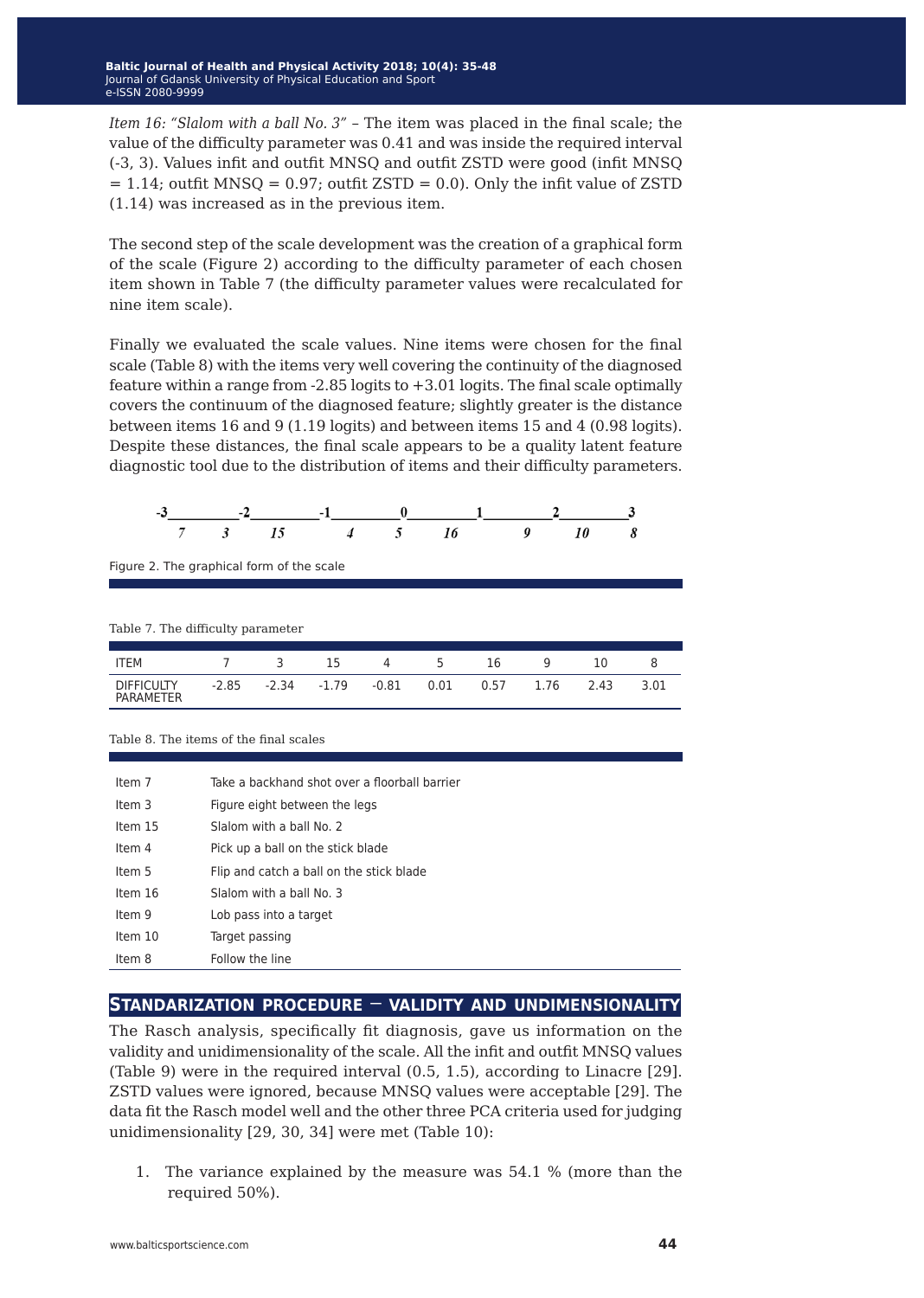- 2. The variance explained by the first principal component of the residuals was 8.8%, just over the criterion of 5 %, but the eigenvalue in the first contrast was 1.7225 (less than the required 2). Exceeding one of these two criteria means that this condition for unidimensionality was met.
- 3. The ratio for the variance explained by the items compared to the variance of the first principal component of the residuals was 3.171: 1 (more than the required 3:1 ratio).

Taken together, the fit statistics and the PCA indicate that the scale is valid and unidimensional.

| <b>ITEM</b> | <b>INFIT MNSQ</b> | <b>INFIT ZSTD</b> | <b>OUTFIT MNSO</b> | <b>OUTFIT ZSTD</b> |
|-------------|-------------------|-------------------|--------------------|--------------------|
| 8           | 1.28              | 2.0               | 1.07               | 0.3                |
| 10          | 1.04              | 0.4               | 0.95               | 0.1                |
| 9           | 0.98              | $-0.2$            | 0.93               | $-0.1$             |
| 16          | 1.07              | 0.7               | 0.81               | $-0.8$             |
| 5           | 0.73              | $-3.0$            | 0.53               | $-2.7$             |
| 4           | 0.89              | $-1.1$            | 0.66               | $-1.4$             |
| 15          | 1.17              | 1.4               | 1.13               | 0.4                |
| 3           | 1.10              | 0.8               | 1.04               | 0.3                |
| 7           | 0.93              | $-0.5$            | 0.65               | $-0.5$             |

Table 9. Standardized residual variance

Table 10. Standardized residual variance

|                                      | EIGEN VALUE | Observed<br>variance | Expected<br>variance |
|--------------------------------------|-------------|----------------------|----------------------|
| Raw variance explained by measures   | 10.6188     | 54.1%                | 54.4%                |
| Raw variance explained by persons    | 5.1400      | 26.2%                | 26.3%                |
| Raw variance explained by items      | 5.4788      | 27.9%                | 28.1%                |
| Unexplained variance in 1st contrast | 1.7225      | 8.8%                 | 19.1%                |
| Unexplained variance in 2nd contrast | 1.4461      | 7.4%                 | 16.1%                |
| Unexplained variance in 3rd contrast | 1.2083      | 6.2%                 | 13.4%                |
| Unexplained variance in 4th contrast | 1.1030      | 5.6%                 | 12.3%                |
| Unexplained variance in 5th contrast | 1.0289      | 5.2%                 | 11.4%                |

## **standarization procedure** − **reliability**

The reliability was calculated using the KR-20 coefficient. The reliability of the final scale was 0.81, which was a good result according to Tavakola & Dennick [37]. The Rasch reliability was also calculated for the tested persons and the items, and the results showed the "real" and "model" reliability. The "real" person reliability reached lower values; the value of 0.75 ("model" value  $= 0.78$ ) was an acceptable result according to Tavakola & Dennick [37]. Item "real" reliability was  $0.99$  ("model" value =  $0.99$ ), which was a very good result and very high reliability.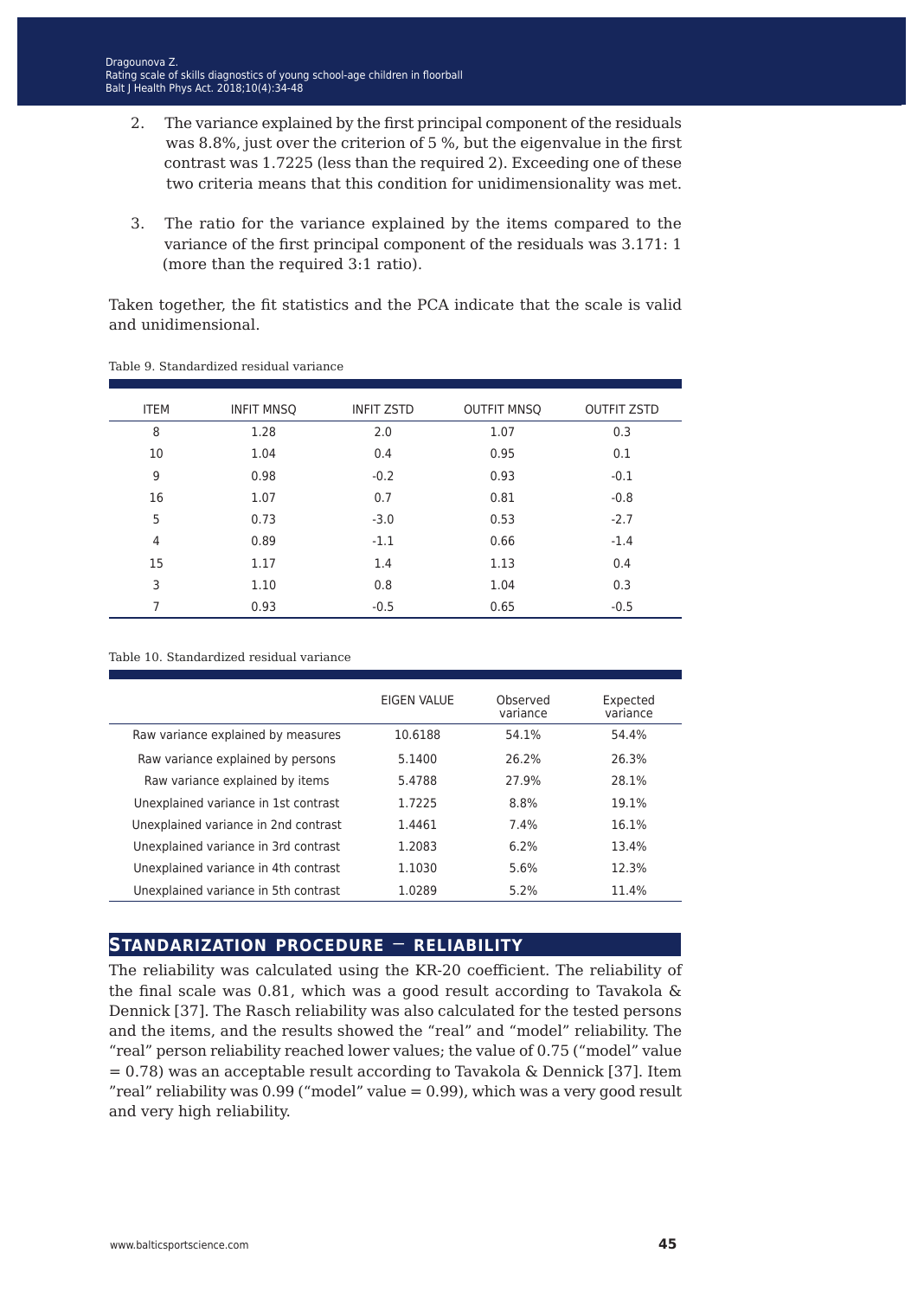## **standarization procedure** − **the inter-rate agreement**

The inter-rater agreement of the scale was evaluated by four raters with varying lengths of training experience. The inter-rater agreement reached 0.985313% on all nine items and the average Fleiss' kappa value reached 0.936887. This is a very good result and almost perfect agreement according to Landis & Koch [41]. The inter-rater agreement on each of nine items is shown in Table 11.

| <b>ITEM</b> | Inter-rater<br>agreement % | Fleiss' kappa | Interpretation [41]      |
|-------------|----------------------------|---------------|--------------------------|
| 8           | 0.982759                   | 0.963046      | almost perfect agreement |
| 10          | 1.00000                    | 1.00000       | almost perfect agreement |
| 9           | 1.00000                    | 1.00000       | almost perfect agreement |
| 16          | 1.00000                    | 1.00000       | almost perfect agreement |
| 5           | 0.942529                   | 0.865741      | almost perfect agreement |
| 4           | 0.977011                   | 0.765657      | moderate agreement       |
| 15          | 1.00000                    | 1.00000       | almost perfect agreement |
| 3           | 0.965517                   | 0.837535      | almost perfect agreement |
| 7           | 1.00000                    | 1.00000       | almost perfect agreement |

#### Table 11. Inter-rater agreement

## **discussion**

The design of the Guttman-type assessment scale includes nine items that measure the level of acquired floorball skills. The scientific standardization procedure of the final nine items of the rating scale has been successful and the results have shown that the scale is a valid, reliable and objective diagnostic tool.

The Rasch model fit the data well – infit and outfit MNSQ values were in the required interval according to Linacre [29]. Exploring the model fit of the scale was also the first step in assessing the unidimensionality of the scale, the basic assumption of the Guttman scale. The second step was the principal component analysis of the standardized residuals in which we assessed the three criteria that were met – the first component explained 54.1% of the total variance in the data (more than the required 50%); the eigenvalue in the first contrast of the residuals was 1.7225 (less than the required 2), and the ratio between the variance explained by the items and the variance explained by the first contrast was 3.171: 1 (more than the required 3:1 ratio). The only value that did not meet the required criteria was the value of the first contrast of the residuals that did not exceed 5% but reached 8.8%. This result could indicate the existence of a second dimension [29], but since the abovementioned eigenvalue in the first contrast of the residuals is low, the existence of the second dimension should be avoided and unidimensionality confirmed.

The inter-rater agreement (Fleiss kappa) reached almost perfect agreement 98.5% and the reliability value of the rating scale was 0.81.

All the results reached high criteria except the person reliability. The result of the person reliability (0.75) was not interpreted as excellent or good but was still acceptable [29]. Interpretation of this result [29] suggests that there were not enough performers in the research sample with a sufficiently large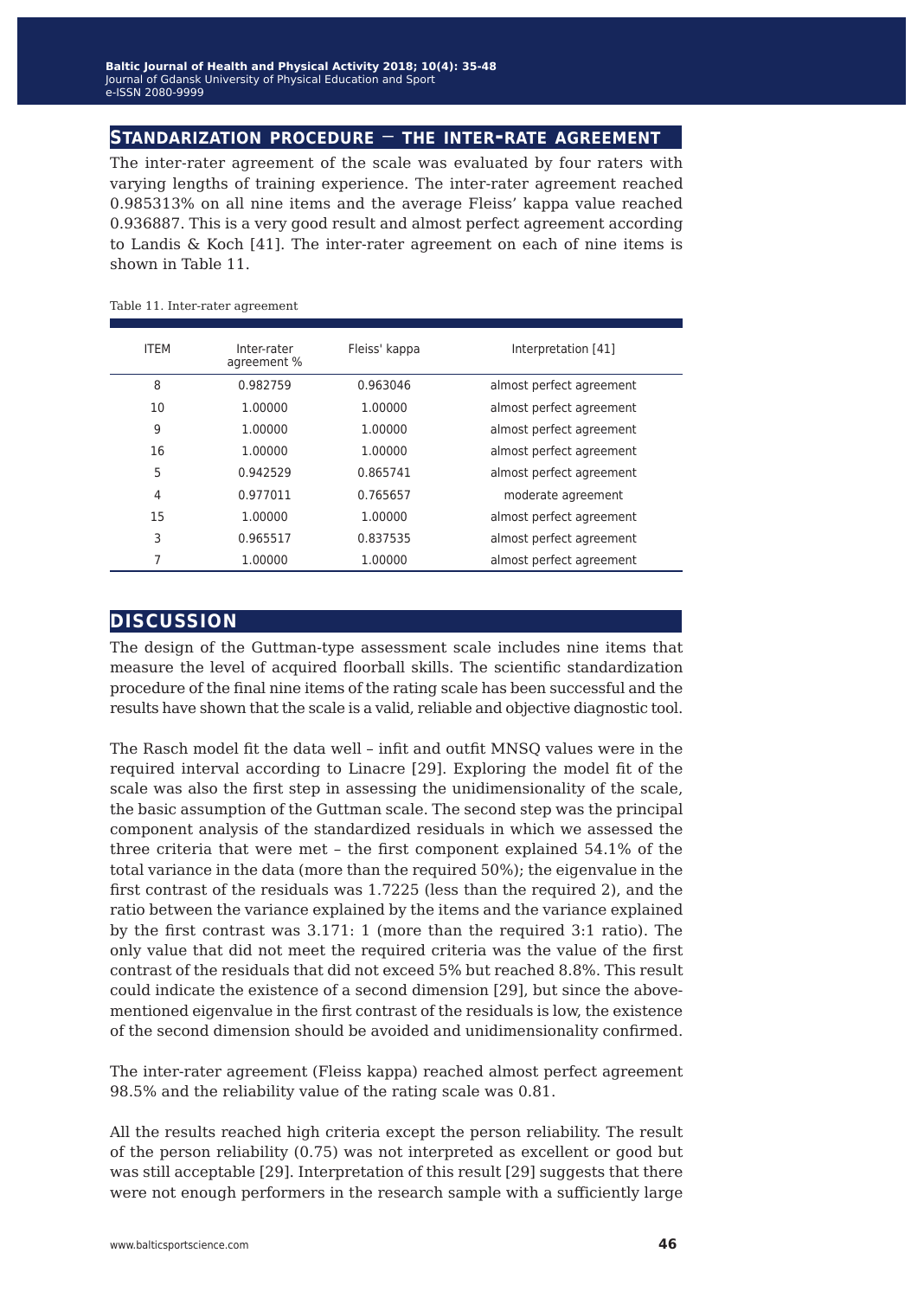range of the floorball skill distribution, probably missing a sufficient number of tested players with an extreme (high or low) level of tested skill.

Nine items of the final scale cover the continuity of the diagnosed feature with the gradual increase in the difficulty from the easiest to the most difficult items (from -2.85 logits to +3.01 logits). Final nine chosen items include skills as passing, slalom running or a ball manipulation, but we miss the "shooting" items (items 12 and 13) in the final rating scale. The "shooting" items were too difficult for the research sample. Although we have tried to ensure equal representation of all levels of the diagnosed feature in the research sample, there were probably more performers with a moderate or lower level of acquired floorball skills for which "shooting" items were too difficult. From this point of view, it would be appropriate to test players with a higher level of the diagnosed feature with 16 original items to shift the difficulty of the scale towards more difficult items. Another option would be to simplify the "shooting" items and retest them again together with 9 chosen items or 16 original items. This should be the next step in further development of this diagnostic tool.

#### **conclusions**

Despite the absence of "shooting" items, we consider the rating scale as a high-quality diagnostic tool that evaluates the level of acquired floorball skills.

Relatively simple content of the items also allow practical applications. The nine items scale can be easily used in the training or teaching process. The results of our research will, therefore, be for coaches of youth categories in floorball and physical education teachers.

Finally, we would like to highlight the well-defined procedure for constructing the assessment scale as a contribution to the sport science. Diagnostic tool construction can also be used in other sports specializations to create a high quality and standardized rating scale designed to test the level of technical skills of a particular sport.

## **references**

- [1] Peric T. Sportovni priprava deti [Sport preparation of children]. Prague: Grada; 2012. Czech.
- [2] Kysel J. Florbal kompletni pruvodce [Floorball a complete guide]. Prague: CFbU; 2010. Czech.
- [3] Martinkova Z. Florbal prakticky pruvodce treninkem mladeze [Floorball a practical guide to youth training]. Prague: CFbU; 2009. Czech.
- [4] Skruzny Z. Florbal [Floorball]. Prague: Grada; 2005. Czech.
- [5] Zlatnik D. Florbalovy trenink v praxi herni cinnosti jednotlivce [Floorball training in practice individual playing skills]. Prague: CFbU; 2004. Czech.
- [6] Dovalil J. Vykon a trenink ve sportu [Performance and training in sport]. Prague: Olympia; 2012. Czech.
- [7] Ali A. Measuring soccer skill performance: A review. Scand J Med Sci Sport. 2011;21(2):170-183. <https://doi.org/10.1111/j.1600-0838.2010.01256.x>
- [8] Ilic I. Structures and differences of the cognitive abilities of top handball, volleyball, basketball and soccer players. Facta Universitatis: Physical Education and Sport. 2015;13(3):403-410.
- [9] Kioumourtzoglou E, Derri V, Tzetzis G, Theodorakis Y. Cognitive, perceptual, and motor abilities in skilled basketball performance. Percept Motor Skill. 1998;86(3):771-786. [https://doi.org/10.2466/](https://doi.org/10.2466/pms.1998.86.3.771) [pms.1998.86.3.771](https://doi.org/10.2466/pms.1998.86.3.771)
- [10] Huijgen BCH. Cognitive functions in elite and sub-elite youth soccer players aged 13 to 17 years. PloS One. 2015;10(12). <https://doi.org/10.1371/journal.pone.0144580>
- [11] MacDonald LA, Minahan CL. Indices of cognitive function measured in rugby union players using a computer-based test battery. J Sport Sci. 2016; 34(17): 1669-1674. [https://doi.org/10.1080/0264](https://doi.org/10.1080/02640414.2015.1132003) [0414.2015.1132003](https://doi.org/10.1080/02640414.2015.1132003)
- [12] Baumgartner TA, Jackson AS, Mahar MT, Rowe AD. Measurement for evaluation in physical education and exercise science. Boston: McGraw Hill; 2003.